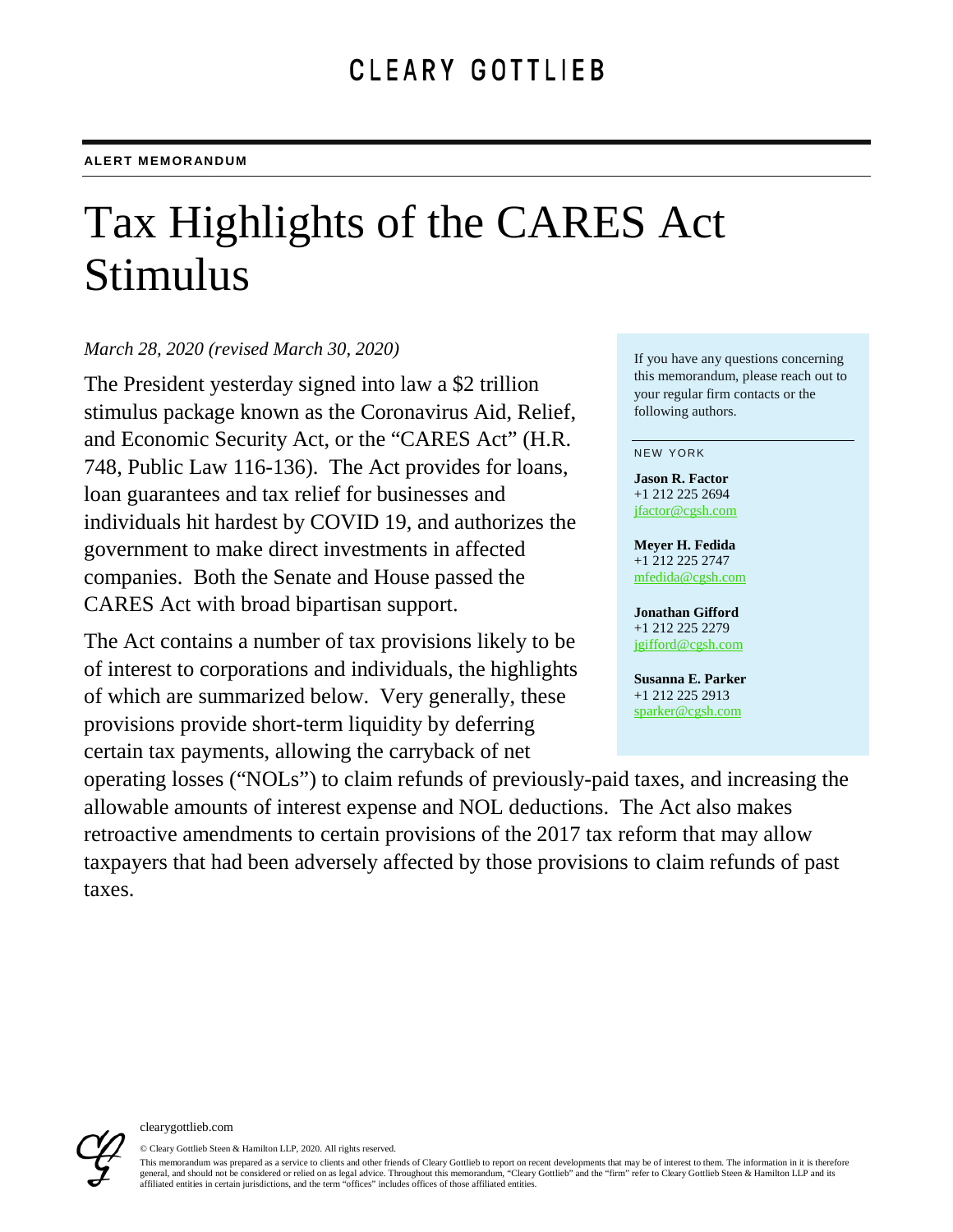## **Provisions Relevant to Corporations**

— Employee retention tax credit

- Employers whose business has been fully or partially suspended as a result of governmental orders relating to COVID-19, or who have suffered a significant (*i.e.* greater than 50%, on a year-over-year quarterly basis) decline in gross receipts, can receive tax credits equal to 50% of the first \$10,000 of eligible wages (including the cost of health care benefits) paid from March 13, 2020 through December 31, 2020 to each employee that has been idled. To the extent the credit in any quarter exceeds the employer's portion of the Social Security taxes for all of the employer's employees in the quarter, the excess is treated as an overpayment that will be refunded. Businesses with fewer than 100 employees can claim the credit for all employees, whether idled or not.
- The credit is not available to an employer that receives a small business interruption loan under the CARES Act.
- Deferral of certain tax payments and filings
	- The employer's portion of Social Security taxes for the period from enactment up to January 1, 2021 will not be due until December 31, 2021, when half of the deferred amount is due, and December 31, 2022, when the other half is due. Similar rules allow deferral of 50% of the corresponding Federal self-employment taxes.
	- The Social Security trust funds are to be made whole by appropriating Treasury funds to make up the difference.
	- In addition, separately from the CARES Act, the Treasury Department has issued guidance for all taxpayers (*i.e.* not just corporations) providing that federal income, gift, and generation-skipping transfer tax payments and returns that were due April 15, 2020, including payments of 2020 Q1 estimated taxes, will be due July 15, 2020. Taxpayers do not need to

take any action to benefit from the postponed due dates. See Notices 2020-18 and 2020-20.

- NOL limitations temporarily lifted
	- 80% limitation lifted for 2020: The 2017 tax reform act provided that NOL carryovers could be used to offset a maximum of 80% of a taxpayer's taxable income. The CARES Act lifts that restriction for 2020, and reinstates it (with slight modifications) for tax years beginning after December 31, 2020.
	- NOLs arising in 2018 through 2020 can be carried back to the five years preceding the loss, for taxpayers other than REITs. Companies that paid taxes in recent years but subsequently had losses may be able to carry back their NOLs to obtain refunds.
- Interest expense limitations temporarily lifted
	- The limitation on deductibility of interest expense under section 163(j) is increased to 50% from 30% for tax years beginning in 2019 or 2020. For partnerships, the increase applies only to tax years beginning in 2020 and other special rules apply.
	- In addition, taxpayers can elect to calculate the interest limitation for 2020 using their 2019 adjusted taxable income as the relevant base, which often will be significantly higher.
- Bonus Depreciation for Qualified Improvement **Property** 
	- The Act allows taxpayers to immediately expense the costs of certain improvements to the interior of nonresidential real property. The change is a technical correction to changes made by the TCJA, and applies retroactively to property placed in service after December 31, 2017. Subject to guidance from the IRS as to how to claim the accelerated depreciation for past years, taxpayers that had been depreciating qualifying improvements over 39 years may be able to claim refunds of past taxes.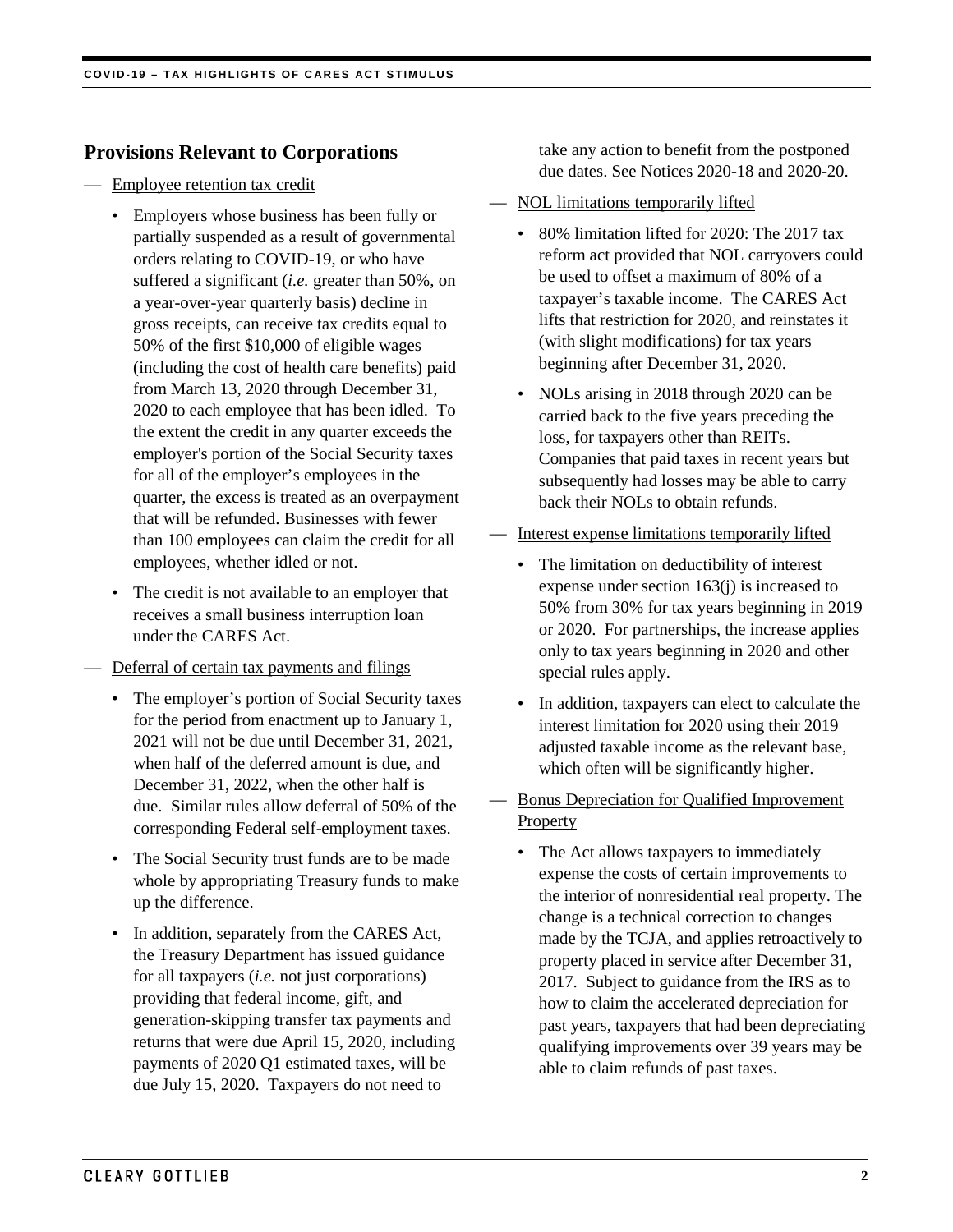- Restrictions on business loan recipients
	- The CARES Act appropriates \$500 billion to provide financing for industries affected by coronavirus, but any recipient business must contractually agree that it will not, until one year after the loan (or loan guarantee) is no longer outstanding, (i) pay dividends or buy back publicly-traded stock or (ii) pay increased compensation (or severance over certain limits) to any officer or employee whose total compensation exceeded \$425,000 in 2019, other than certain employees subject to collective bargaining agreements. In addition, the company must agree to reduce the compensation of officers or employees whose total compensation in 2019 exceeded \$3 million. For air carriers and contractors, which are eligible for industry-specific financial assistance under the Act, the restrictions on dividends and buybacks apply until September 30, 2021 and the restrictions on compensation apply from March 24, 2020 through March 24, 2022. We expect interpretative questions, such as how the restrictions are to be applied to various types of deferred compensation, will be addressed by subsequent guidance.
- Suspension of excise tax on alcohol produced for hand sanitizer
	- Distilled spirits may be removed from bonded premises and used for production of hand sanitizer free of federal excise tax during calendar 2020.
- Suspension of certain aviation excise taxes
	- The CARES Act suspends aviation excise taxes on kerosene used in commercial aviation and on transportation of passengers and cargo (including in respect of amounts paid by credit card issuers and other companies to acquire frequent flyer miles or points to give to their customers), from the date of enactment through the end of calendar 2020.

### **Provisions for Individuals**

- Excess business loss limitations for noncorporate taxpayers deferred to 2021
	- The 2017 tax reform act limited noncorporate taxpayers' ability to use "excess business losses" to offset nonbusiness income, for tax years beginning after December 31, 2017. The CARES Act will apply those limitations only to tax years beginning after December 31, 2020, retroactively removing the limitations for the 2018 and 2019 tax years.

— Rebates for individuals

• Many individual taxpayers will receive refunds of \$1,200 (\$2,400 for joint filers) plus \$500 per qualifying child. The refunds are advance credits against 2020 taxes, and phase out by 5% of adjusted gross income over \$75,000 (\$150,000 for joint filers, or \$112,500 for heads of household). Nonresident aliens and dependents of other taxpayers are not eligible.

#### — Access to retirement funds

- Individuals may withdraw up to \$100,000 from IRAs and certain other retirement savings plans during calendar 2020 without being subject to the 10% tax on early distributions that would normally apply. The individual must have been furloughed or experiencing other adverse financial consequences as a result of COVID-19, or have been diagnosed with the disease or have a spouse or dependent who has been so diagnosed. Any taxable income from the withdrawal may be spread over three years. Alternatively, the individual may repay the withdrawal during that period (in which case the withdrawal is treated as a rollover distribution).
- For the 180-day period beginning with the date of enactment of the Act, the dollar cap on loans from qualified employer plans is increased from \$50,000 to \$100,000. In addition, the Act provides for delay by 1 year of the maturity for any such loan if the expiration of the five-year